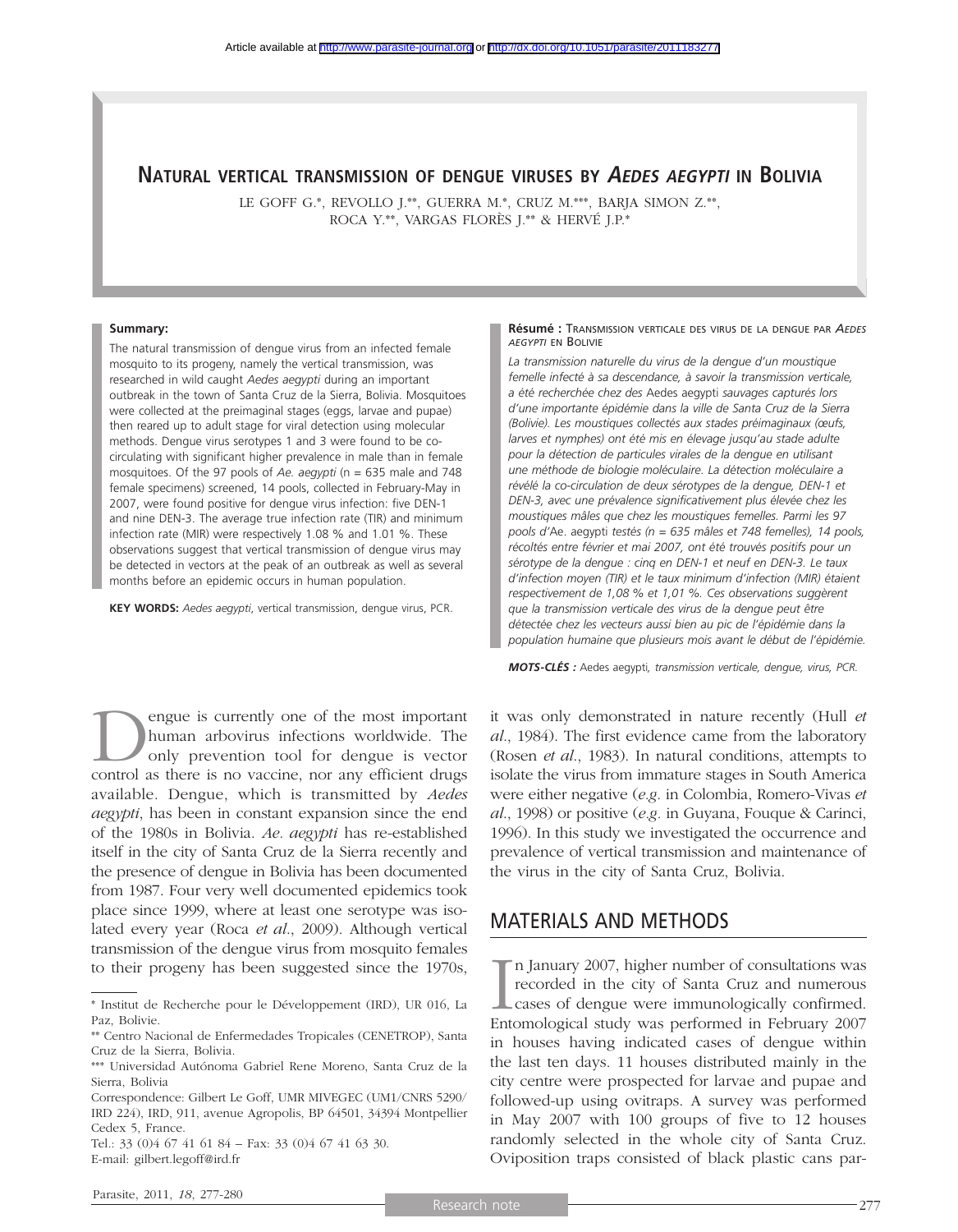tially filled with water. Two hardboard paddles were placed in each ovipot for oviposition. In each house, four ovitraps were placed in sheltered areas (two inside and two outside the buildings) and examined weekly. Larvae and pupae were collected from the water of all containers by passing out the water through a sieve. Hatching larvae from egg paddles and field collected larvae of *Ae. aegypti* were reared separately. Adult mosquitoes (one to seven days after emergence) were separated by sex, pooled in vials and stored at - 70 °C. Pools ranging from three to 15 mosquitoes were ground in sterile phosphate buffered saline (PBS) (mean  $\pm$  standard deviation of individuals = 14.3  $\pm$ 2.0). Total RNA extracted from mosquitoes was converted in cDNA (RT) and following by a semi-nested PCR (Harris *et al*., 1998). Sterile water was used as a negative PCR control. In any case, the negative control samples that were coamplified in each PCR procedure did not yield any product. The positivity of a pool of mosquitoes was confirmed by amplifying a product PCR. The amplification products were identified by their molecular weights: 482, 119, 290 and 389 bp for dengue serotype 1, 2, 3 and 4, respectively.

The minimum infection rate (MIR) was defined as the ratio of the number of positive pools to the total number of mosquitoes. MIR assumes that only one infected individual is present in a positive pool. Consequently, we also used the true infection rate (TIR) defined as the estimated percentage of infected mosquitoes. Because TIR was calculated from pools of different sizes, we applied the maximum likehihood procedure developed by Katholi *et al*. (1995) using available algorithms that consider variations in pool size (Gu *et al*., 2004).

## RESULTS

total of 46 pools of males and 51 pools of females of *Ae. aegypti*, representing respectively 635 males and 748 females of mosquito, were tested by PCR to reveal the presence of the serotypes of dengue RNA. Fourteen pools of mosquitoes, 11 pools of males and three of females revealed the presence of at least one dengue virus, serotype 1 or serotype 3 (Table I). No double infection was observed. The TIR and the MIR were estimated at 1.08 % (95 % confidence interval: 0.56-1.86 %) and 1.01 %, respectively. The specific TIR were estimated at 0.37 % (0.11-0.87 %) for dengue 1 and 0.68 % (0.29- 1.31 %) for dengue 3. In February 2007, the serotype 3 alone was observed among four pools of males. One from a pool of mosquitoes emerged from 20 positive breeding sites collected in seven positive houses and three among eggs collected by ovitraps. The survey in May 2007 collected larvae and/or pupae of *Ae. aegypti* in 1,057 positive breeding sites distributed in 421 houses. Two serotypes of dengue were observed in equal parts, as well as in pools of males or females: five pools of DEN-1 and five pools of DEN-3. Interestingly, some differences were observed according to the sex of the studied individuals. Globally, the MIR for males and females were 1.73 % and 0.40 % ( $p <$ 0.05), respectively. Similarly, in May, the MIRs were estimated at  $4.02\%$  and  $1.05\%$  (p < 0.05), respectively, for males and females. On the other hand, in the city centre in February 2007, the difference between males and females (0.87 % and 0.00 %, respectively) was not significant ( $p = 0.07$ ).

## DISCUSSION AND CONCLUSION

The efficiency of vertical transmission of serotypes of dengue was demonstrated in populations of vectors in Santa Cruz de la Sierra. This general term indicates that the infection is transmitted to the progeny of mosquitoes, and demonstrates that mosquitoes play not only the role of vectors but also a reservoir of virus (Fontenille *et al*., 1997; Ibáñez-Bernal *et al*., 1997). Our understanding of the epidemiology of arboviruses is not complete and in particular as to how the dengue virus persists in unfavourable conditions. Numerous hypotheses have been proposed, but

| Date collection | Method<br>of capture | <b>Sex</b> | No. mosquitoes<br>tested | No. pools tested | No. positive<br>pools of DEN-1 | No. positive<br>pools of DEN-3 |
|-----------------|----------------------|------------|--------------------------|------------------|--------------------------------|--------------------------------|
| February        | Larval and pupal     | М          | 106                      | 8                |                                |                                |
|                 | survey               | F          | 123                      |                  |                                | $\theta$                       |
|                 | Ovitraps             | M          | 355                      | 24               |                                |                                |
|                 |                      | F          | 340                      | 23               |                                | $\Omega$                       |
| May             | Larval and pupal     | М          | 174                      | 14               |                                | 4                              |
|                 | survey               | F          | 285                      | 19               |                                |                                |
| Total           |                      |            | 1,383                    | 97               |                                |                                |

Table I. – Numbers of mosquitoes, pools tested and dengue isolates in 2007 in the city of Santa Cruz de la Sierra, Bolivia.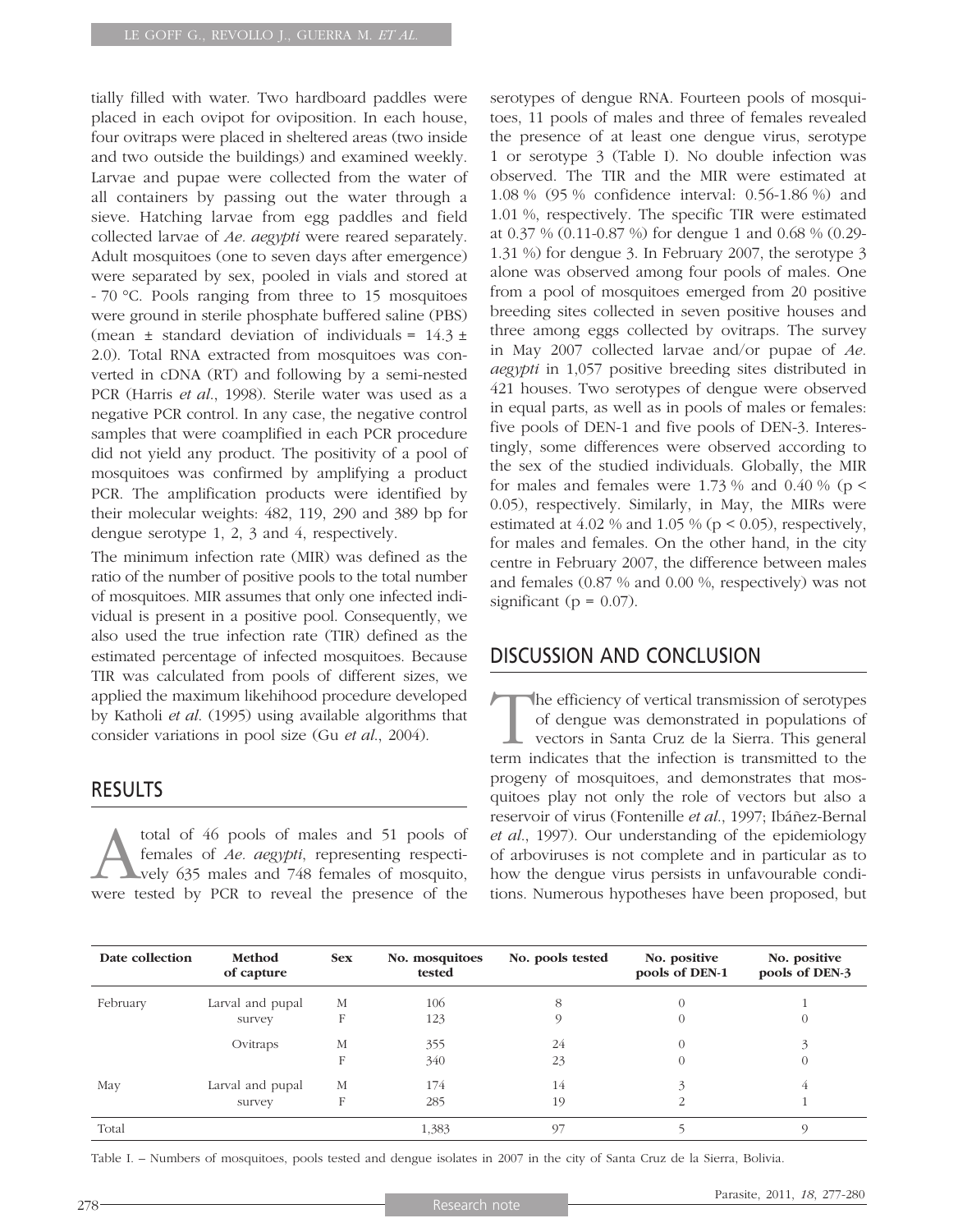the only one demonstrated is the existence of vertical virus transmission in their vector mosquitoes. Vertical transmission in nature has been estimated occasionally, but this mode of transmission could be more important than usually considered. For detecting vertical transmission, the previous studies using immunofluorescence method detected lower infection rate than in our study (Khin & Than, 1983; Hull *et al*., 1984; Arunachalam *et al*., 2008). In Santa Cruz we observed about 1 % of infected vectors in epidemic period. This result was similar to other recent studies in Asia and in America using RT-PCR molecular method (Kow *et al*., 2001; Ratanasetyuth, 2004; Günther *et al*., 2007; Cecílio *et al*., 2009). The molecular detection of the viruses in vectors could be a useful additional tool to detect the presence of a new serotype, possibly at the origin of a new epidemic (Chow *et al*., 1998). More surprising is the detection of the serotype DEN-1 as early as May 2007 among vectors while this serotype was revealed in patients from Santa Cruz in April 2008, *i.e.* 11 months later (Roca *et al*., 2009). Even if the period of time between the detection of dengue viral RNA in mosquito and the first human cases is not well quantified, we know it generally occurs within a few weeks (Lee & Rohani, 2005). In the case of our study the first human cases of the disease were declared and/or identified only in the next season of transmission, almost one year after its presence was established in the vector. This example demonstrates that vertical transmission of the dengue is underestimated in epidemics, as well as modelling developed to describe the appearance of dengue among virgin populations.

# ACKNOWLEDGEMENTS

This work was supported by a grant from the French ■ national research agency (Project ANR 05 SEST 010 01-EPIDENGUE), by CENETROP and IRD. We thank our colleagues of the IRD of Montpellier for their help in the preparation of our manuscript: Didier Fontenille and Vincent Robert for critical review and comments, Frédéric Lardeux for suggestions in calculating statistical tests and Philip Agnew to have revised the translation in English.

# REFERENCES

- ARUNACHALAM N., TEWARI S.C., THENMOZHI V., RAJENDRAN R., PARAMASIVAN R., MANAVALAN R., AYANAR K. & TYAGI B.K. Natural vertical transmission of dengue viruses by *Aedes aegypti* in Chennai, Tamil Nadu, India. *The Indian Journal of Medical Research*, 2008, *127*, 395-397.
- CECÍLIO A.B., CAMPANELLI E.S., SOUZA K.P.R., FIGUEIREDO L.B. & RESENDE M.C. Natural vertical transmission by *Stegomyia*

*albopicta* as dengue vector in Brazil. *Brazilian Journal of Biology*, 2009, *69*, 123-127.

- CHOW V.T., CHAN Y.C., YONG R., LEE K.M., LIM L.K., CHUNG Y.K., LAM-PHUA S.G. & TAN B.T. Monitoring of dengue viruses in field-caught *Aedes aegypti* and *Aedes albopictus* mosquitoes by a type-specific polymerase chain reaction and cycle sequencing. *American Journal of Tropical Medicine and Hygiene*, 1998, *58*, 578-586.
- FONTENILLE D., DIALLO M., MONDO M., NDIAYE M. & THONNON J. First evidence of natural vertical transmission of yellow fever virus in *Aedes aegypti*, its epidemic vector. *Transactions of the Royal Society of Tropical Medicine and Hygiene*, 1997, *91*, 533-535.
- FOUQUE F. & CARINCI R. *Aedes aegypti* en Guyane française : quelques aspects de l'histoire, de l'écologie générale et de la transmission verticale des virus de la dengue. *Bulletin de la Société de Pathologie Exotique*, 1996, *89*, 115-119.
- GÜNTHER J., MARTÍNEZ-MUÑOZ J.P., PÉREZ-ISHIWARA D.G. & SALAS-BENITO J. Evidence of vertical transmission of dengue virus in two endemic localities in the state of Oaxaca, Mexico. *Intervirology*, 2007, *50*, 347-352.
- GU W., LAMPMAN R. & NOVAK R.J. Assessment of arbovirus vector infection rates using variable size pooling. *Medical and Veterinary Entomology*, 2004, *18*, 200-204.
- HARRIS E., ROBERTS T.G., SMITH L., SELLE J., KRAMER L.D., VALLE S., SANDOVAL E. & BALMASEDA A. Typing of dengue viruses in clinical specimens and mosquitoes by single-tube multiplex reverse transcriptase PCR. *Journal of Clinical Microbiology*, 1998, *36*, 2634-2639.
- HULL B., TIKASINGH E., DE SOUZA M. & MARTINEZ R. Natural transovarial transmission of dengue 4 virus in *Aedes aegypti* in Trinidad. *American Journal of Tropical Medicine and Hygiene*, 1984, *33*, 1248-1250.
- IBÁÑEZ-BERNAL S., BRISEÑO B., MUTEBI J.P., ARGOT E., RODRÍGUEZ G., MARTÍNEZ-CAMPOS C., PAZ R., DE LA FUENTE-SAN ROMÁN P., TAPIA-CONYER R. & FLISSER A. First record in America of *Aedes albopictus* naturally infected with dengue virus during the 1995 outbreak at Reynosa, Mexico. *Medical and Veterinary Entomology*, 1997, *11*, 305-309.
- KATHOLI C.R., TOÉ L., MERRIWEATHER A. & UNNASCH T.R. Determining the prevalence of *Onchocerca volvulus* infection in vector populations by polymerase chain reaction screening of pools of black flies. *The Journal of Infectious Diseases*, 1995, *172*, 1414-1417.
- KHIN M.M. & THAN K.A. Transovarial transmission of dengue 2 virus by *Aedes aegypti* in nature. *American Journal of Tropical Medicine and Hygiene*, 1983, *32*, 590-594.
- KOW C.Y., KOON L.L. & YIN P.F. Detection of dengue viruses in field caught male *Aedes aegypti* and *Aedes albopictus* (Diptera: Culicidae) in Singapore by type-specific PCR. *Journal of Medical Entomology*, 2001, *38*, 475-479.
- LEE H.L. & ROHANI A. Transovarial transmission of dengue virus in *Aedes aegypti* and *Aedes albopictus* in relation to dengue outbreak in an urban area in Malaysia. *Dengue Bulletin*, 2005, *29*, 106-111.
- RATANASETYUTH N. Detection of dengue viral RNA in mosquitoes (*Aedes* sp.) by nucleic acid sequenced based amplification (NASBA) and reverse transcriptase polymerase